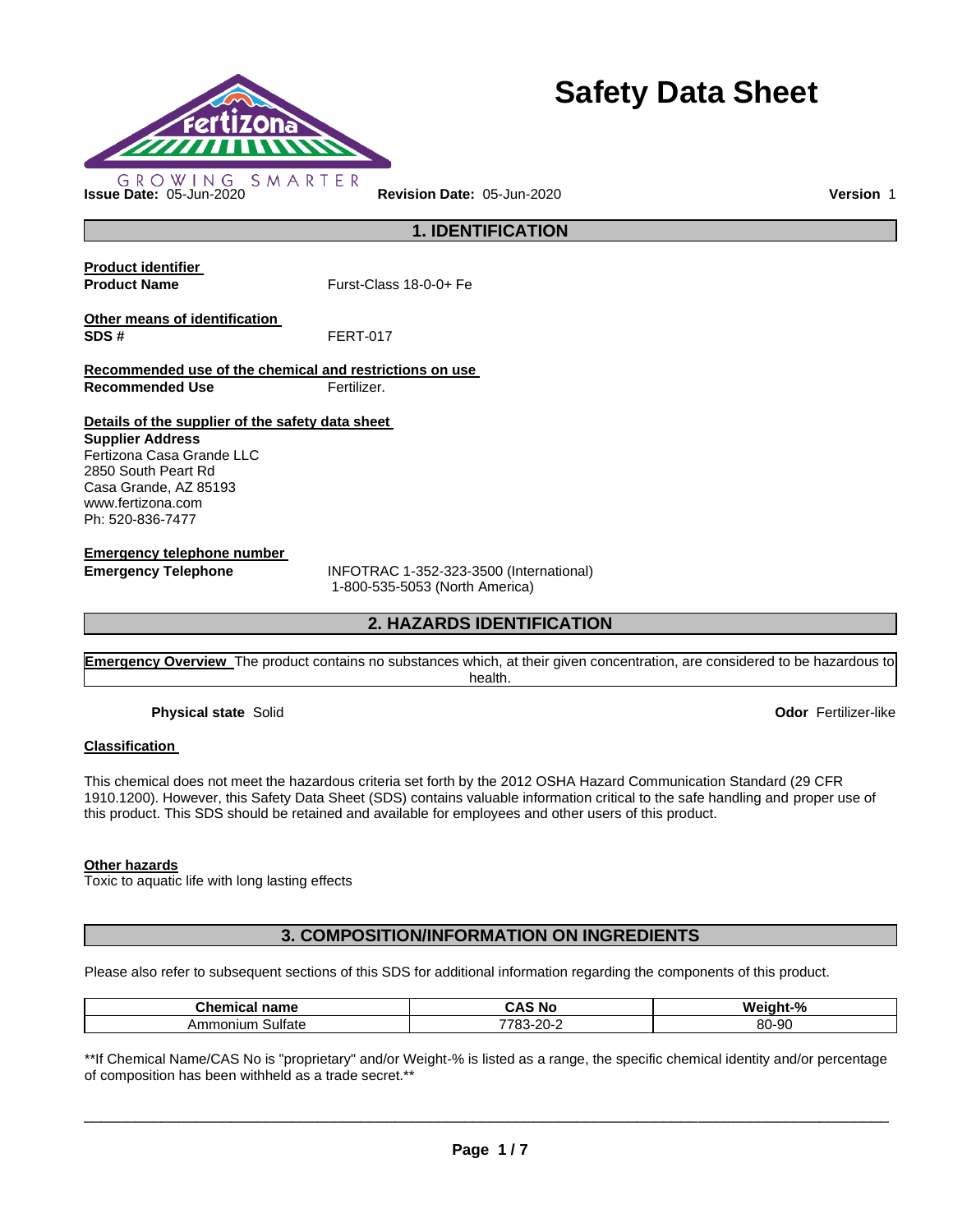## \_\_\_\_\_\_\_\_\_\_\_\_\_\_\_\_\_\_\_\_\_\_\_\_\_\_\_\_\_\_\_\_\_\_\_\_\_\_\_\_\_\_\_\_\_\_\_\_\_\_\_\_\_\_\_\_\_\_\_\_\_\_\_\_\_\_\_\_\_\_\_\_\_\_\_\_\_\_\_\_\_\_\_\_\_\_\_\_\_\_\_\_\_ **4. FIRST AID MEASURES**

## **Description of first aid measures**

| <b>General Advice</b>                                       | Provide this SDS to medical personnel for treatment.                                                                                                                                                                 |
|-------------------------------------------------------------|----------------------------------------------------------------------------------------------------------------------------------------------------------------------------------------------------------------------|
| <b>Eye Contact</b>                                          | Rinse cautiously with water for several minutes. Remove contact lenses, if present and<br>easy to do. Continue rinsing. If eye irritation persists: Get medical advice/attention.                                    |
| <b>Skin Contact</b>                                         | Wash with plenty of water. Take off contaminated clothing. Wash contaminated clothing<br>before reuse. If skin irritation persists, call a physician.                                                                |
| <b>Inhalation</b>                                           | Remove exposed individual(s) to fresh air for 20 minutes. Consult a physician/poison center<br>if individual's condition declines or if symptoms persist.                                                            |
| Ingestion                                                   | Rinse mouth. Do NOT induce vomiting. Drink 1 or 2 glasses of water. Never give anything<br>by mouth to an unconscious person. Call a poison center or doctor/physician if you feel<br>unwell.                        |
| Most important symptoms and effects, both acute and delayed |                                                                                                                                                                                                                      |
| <b>Symptoms</b>                                             | May be harmful if swallowed. May be harmful in contact with skin. Mechanical eye irritation<br>is possible. Contact with skin may cause mechanical irritation. Inhalation may cause<br>respiratory tract irritation. |
|                                                             | Indication of any immediate medical attention and special treatment needed                                                                                                                                           |

**Notes to Physician Treat symptomatically.** 

# **5. FIRE-FIGHTING MEASURES**

#### **Suitable Extinguishing Media**

Use extinguishing measures that are appropriate to local circumstances and the surrounding environment.

**Unsuitable Extinguishing Media** Not determined.

### **Specific Hazards Arising from the Chemical**

Product is not flammable.

**Hazardous combustion products** Carbon oxides.

## **Protective equipment and precautions for firefighters**

As in any fire, wear self-contained breathing apparatus pressure-demand, MSHA/NIOSH (approved or equivalent) and full protective gear.

## **6. ACCIDENTAL RELEASE MEASURES**

## **Personal precautions, protective equipment and emergency procedures**

| <b>Personal Precautions</b>      | Wear protective clothing as described in Section 8 of this safety data sheet. Ventilate area<br>of leak or spill. |
|----------------------------------|-------------------------------------------------------------------------------------------------------------------|
| <b>Environmental precautions</b> |                                                                                                                   |
|                                  |                                                                                                                   |

**Environmental precautions** Do not allow into any sewer, on the ground or into any body of water. See Section 12 for additional Ecological Information.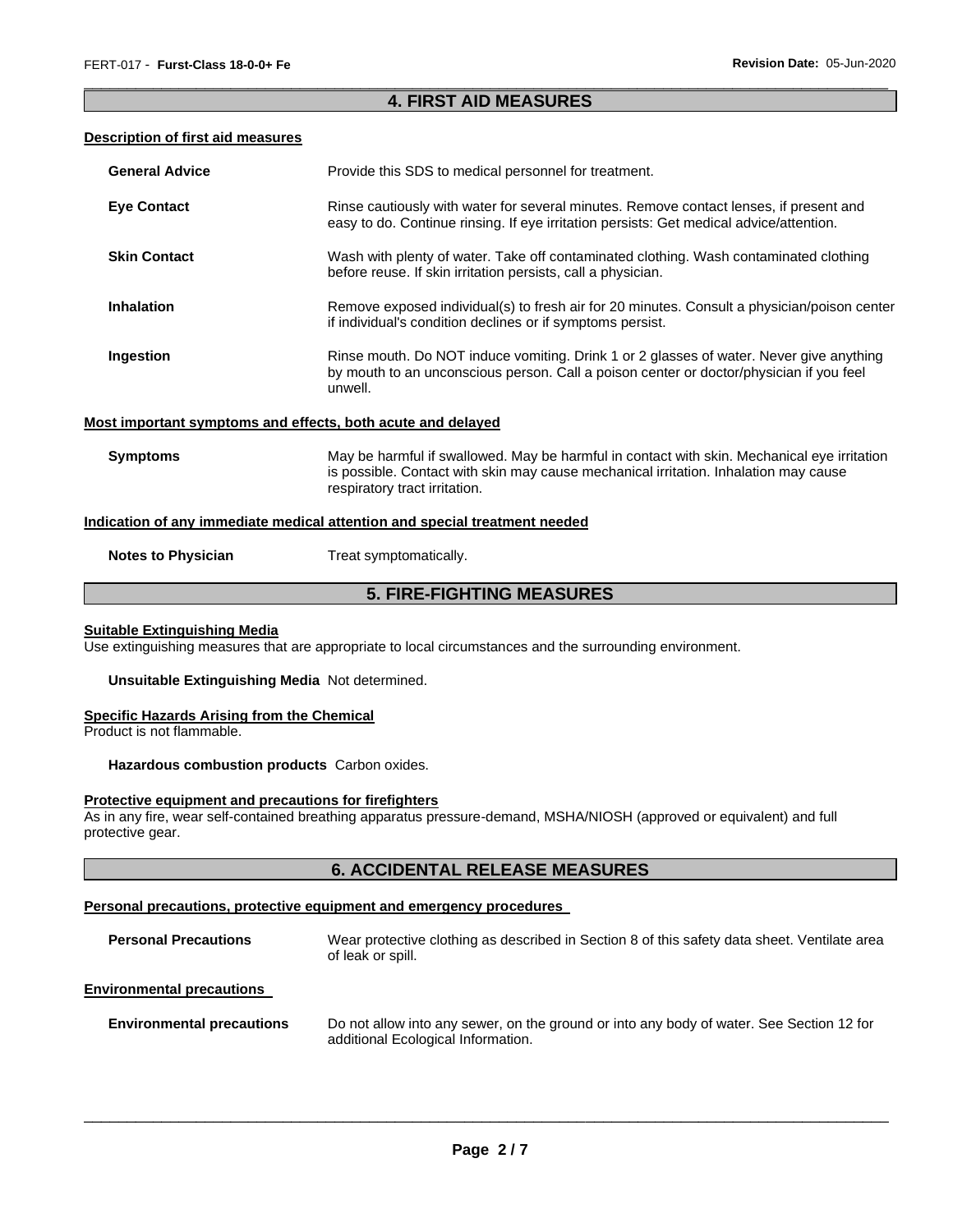#### **Methods and material for containment and cleaning up**

| <b>Methods for Containment</b> | Prevent further leakage or spillage if safe to do so.                                                                                                     |
|--------------------------------|-----------------------------------------------------------------------------------------------------------------------------------------------------------|
| <b>Methods for Clean-Up</b>    | Avoid creating dust. Reclaim where possible. Sweep up and shovel into suitable containers<br>for disposal. For waste disposal, see section 13 of the SDS. |

\_\_\_\_\_\_\_\_\_\_\_\_\_\_\_\_\_\_\_\_\_\_\_\_\_\_\_\_\_\_\_\_\_\_\_\_\_\_\_\_\_\_\_\_\_\_\_\_\_\_\_\_\_\_\_\_\_\_\_\_\_\_\_\_\_\_\_\_\_\_\_\_\_\_\_\_\_\_\_\_\_\_\_\_\_\_\_\_\_\_\_\_\_

## **7. HANDLING AND STORAGE**

#### **Precautions for safe handling**

**Advice on Safe Handling** Avoid generation of dust. Wear eye/face protection. Wear protective gloves/protective clothing. Do not eat, drink or smoke when using this product. Use personal protection recommended in Section 8. Wash face, hands and any exposed skin thoroughly after handling. Avoid breathing dusts. Use only in well ventilated areas. Observe precautions found on the label.

#### **Conditions for safe storage, including any incompatibilities**

**Storage Conditions Keep containers tightly closed in a dry, cool and well-ventilated place.** 

**Incompatible Materials Strong oxidizing agents. Strong acids. Strong bases.** 

## **8. EXPOSURE CONTROLS/PERSONAL PROTECTION**

**Exposure Guidelines** This product, as supplied, does not contain any hazardous materials with occupational exposure limits established by the region specific regulatory bodies

#### **Appropriate engineering controls**

| <b>Engineering Controls</b>     | Maintain eye wash fountain and quick-drench facilities in work area.                                                                                                                                                                                                                                                 |  |
|---------------------------------|----------------------------------------------------------------------------------------------------------------------------------------------------------------------------------------------------------------------------------------------------------------------------------------------------------------------|--|
|                                 | Individual protection measures, such as personal protective equipment                                                                                                                                                                                                                                                |  |
| <b>Eye/Face Protection</b>      | Safety glasses as a minimum for protection. Refer to 29 CFR 1910.133 for eye and face<br>protection regulations.                                                                                                                                                                                                     |  |
| <b>Skin and Body Protection</b> | Wear protective gloves and protective clothing. Refer to 29 CFR 1910.138 for appropriate<br>skin and body protection.                                                                                                                                                                                                |  |
| <b>Respiratory Protection</b>   | If necessary, wear a MSHA/NIOSH-approved respirator. Refer to 29 CFR 1910.134 for<br>respiratory protection requirements.                                                                                                                                                                                            |  |
|                                 | General Hygiene Considerations Avoid contact with skin, eyes and clothing. After handling this product, wash hands before<br>eating, drinking, or smoking. If contact occurs, remove contaminated clothing. If needed,<br>take first aid action shown on section 4 of this SDS. Launder contaminated clothing before |  |

# **9. PHYSICAL AND CHEMICAL PROPERTIES**

## **Information on basic physical and chemical properties**

| <b>Physical state</b> | Solid  |
|-----------------------|--------|
| Appearance            | Not de |
| Color                 | Not de |

**Appearance** Not determined **Odor** Fertilizer-like

reuse.

**Color** Not determined **Odor Threshold** Not determined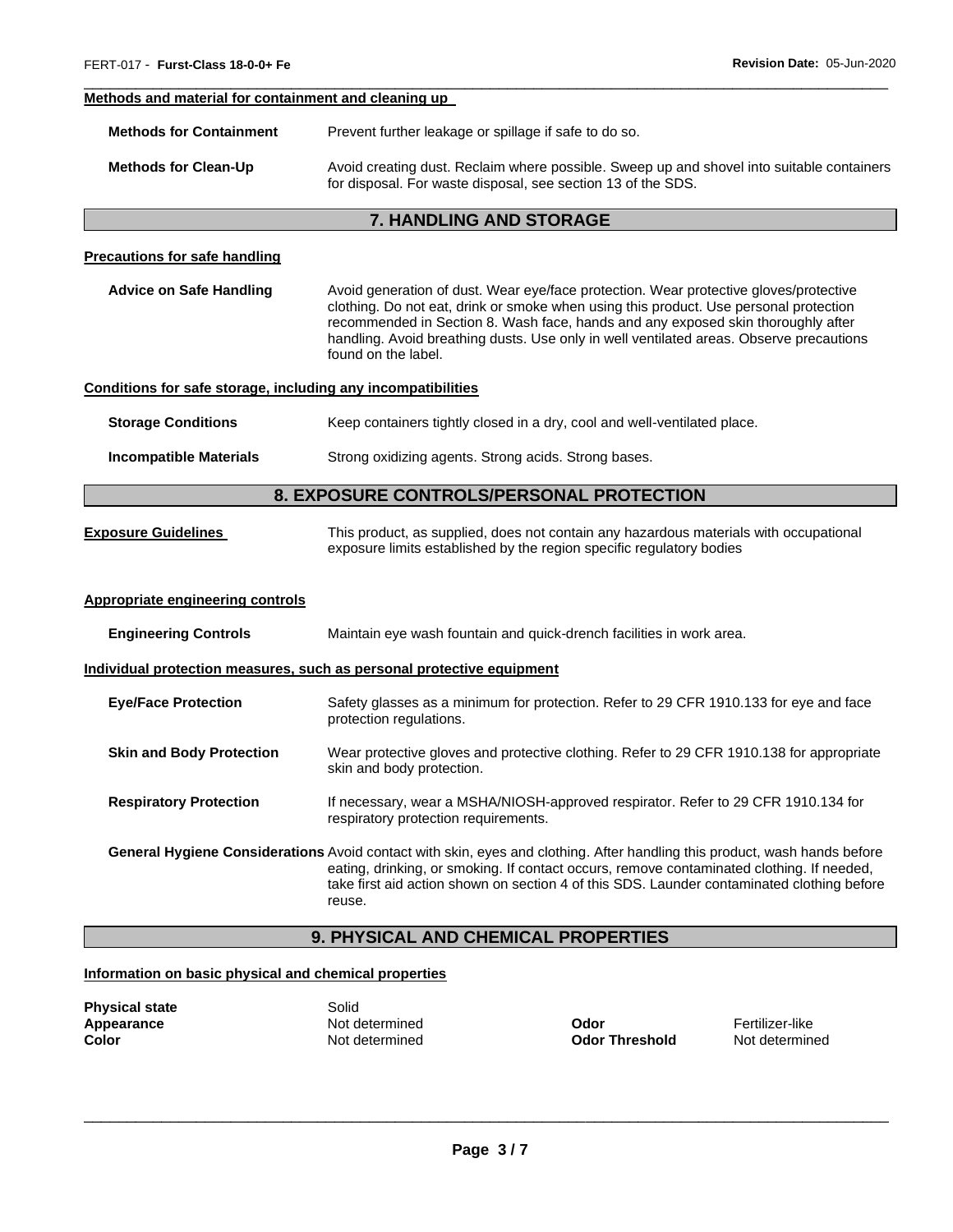| <b>Property</b>                           | Values           | Remarks • Method |  |
|-------------------------------------------|------------------|------------------|--|
| рH                                        | Not determined   |                  |  |
| Melting point / freezing point            | Not determined   |                  |  |
| Boiling point / boiling range             | Not determined   |                  |  |
| <b>Flash point</b>                        | Not determined   |                  |  |
| <b>Evaporation Rate</b>                   | Not determined   |                  |  |
| <b>Flammability (Solid, Gas)</b>          | Not determined   |                  |  |
| <b>Flammability Limit in Air</b>          |                  |                  |  |
| Upper flammability or explosive           | Not determined   |                  |  |
| limits                                    |                  |                  |  |
| Lower flammability or explosive<br>limits | Not determined   |                  |  |
| <b>Vapor Pressure</b>                     | Not determined   |                  |  |
| <b>Vapor Density</b>                      | Not determined   |                  |  |
| <b>Relative Density</b>                   | Not determined   |                  |  |
| <b>Water Solubility</b>                   | Soluble in water |                  |  |
| Solubility in other solvents              | Not determined   |                  |  |
| <b>Partition Coefficient</b>              | Not determined   |                  |  |
| <b>Autoignition temperature</b>           | Not determined   |                  |  |
| <b>Decomposition temperature</b>          | Not determined   |                  |  |
| <b>Kinematic viscosity</b>                | Not determined   |                  |  |
| <b>Dynamic Viscosity</b>                  | Not determined   |                  |  |
| <b>Explosive Properties</b>               | Not determined   |                  |  |
| <b>Oxidizing Properties</b>               | Not determined   |                  |  |

# **10. STABILITY AND REACTIVITY**

#### **Reactivity**

Not reactive under normal conditions.

#### **Chemical stability**

Stable under recommended storage conditions.

## **Possibility of hazardous reactions**

None under normal processing.

#### **Conditions to Avoid**

Keep out of reach of children. Avoid generation of dust.

## **Incompatible materials**

Strong oxidizing agents. Strong acids. Strong bases.

## **Hazardous decomposition products**

None known based on information supplied.

# **11. TOXICOLOGICAL INFORMATION**

## **Information on likely routes of exposure**

**Product Information** 

| <b>Eye Contact</b>  | May cause temporary irritation on eye contact.                                           |  |  |
|---------------------|------------------------------------------------------------------------------------------|--|--|
| <b>Skin Contact</b> | Prolonged contact may cause redness and irritation. May be harmful in contact with skin. |  |  |
| <b>Inhalation</b>   | May cause irritation if inhaled.                                                         |  |  |
| <b>Ingestion</b>    | May be harmful if swallowed. May cause discomfort if swallowed.                          |  |  |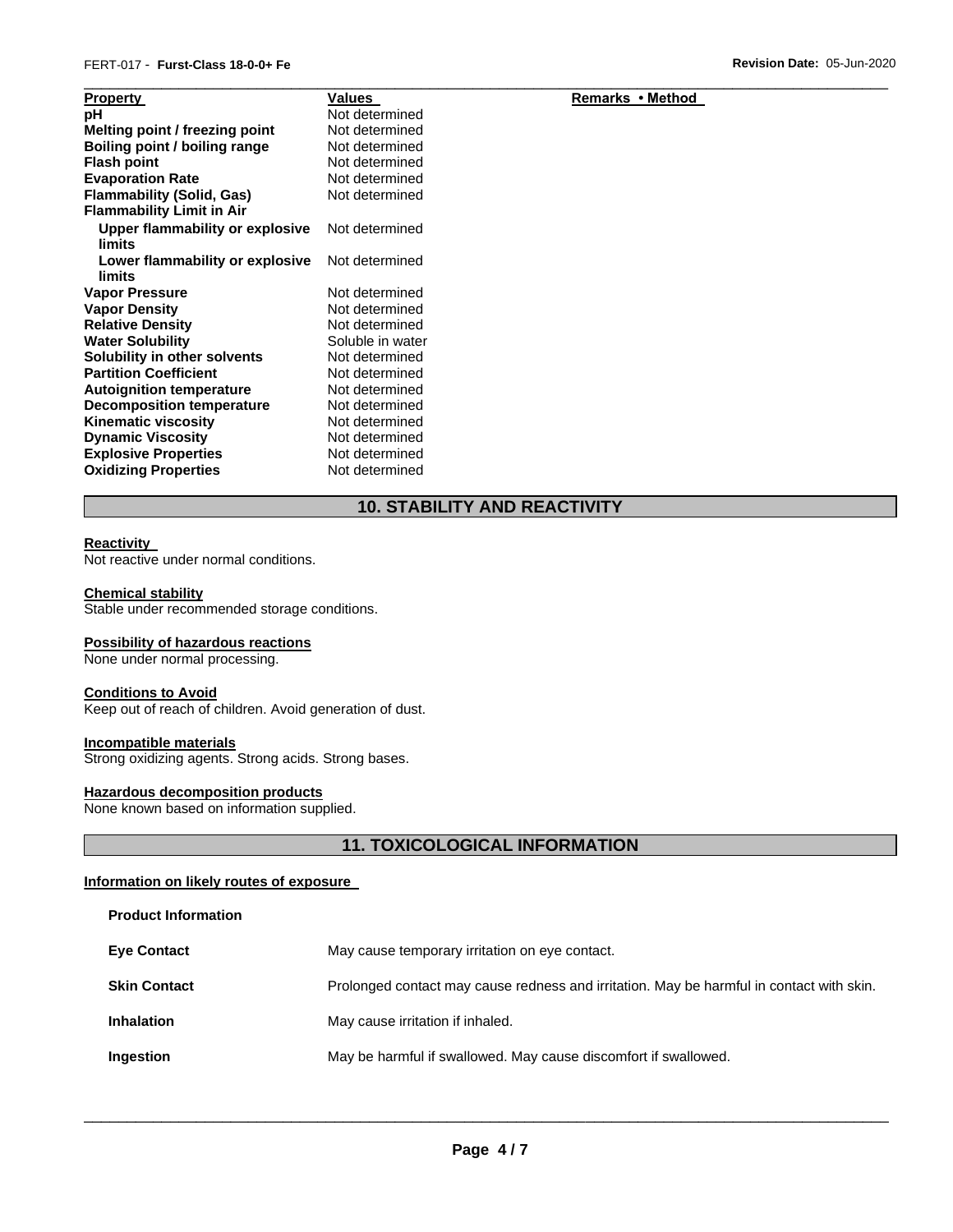#### **Component Information**

| <b>Chemical name</b> | Oral LD50                 | <b>Dermal LD50</b>     | <b>Inhalation LC50</b> |
|----------------------|---------------------------|------------------------|------------------------|
| Ammonium Sulfate     | ، Rat '<br>$= 2840$ mg/kg | ์ Rat<br>$-2000$ mg/kg |                        |
| 7783-20-2            |                           |                        |                        |

\_\_\_\_\_\_\_\_\_\_\_\_\_\_\_\_\_\_\_\_\_\_\_\_\_\_\_\_\_\_\_\_\_\_\_\_\_\_\_\_\_\_\_\_\_\_\_\_\_\_\_\_\_\_\_\_\_\_\_\_\_\_\_\_\_\_\_\_\_\_\_\_\_\_\_\_\_\_\_\_\_\_\_\_\_\_\_\_\_\_\_\_\_

#### **Symptoms related to the physical, chemical and toxicological characteristics**

| <b>Symptoms</b> | Please see section 4 of this SDS for symptoms. |
|-----------------|------------------------------------------------|
|-----------------|------------------------------------------------|

## **Delayed and immediate effects as well as chronic effects from short and long-term exposure**

**Carcinogenicity** Based on the information provided, this product does not contain any carcinogens or potential carcinogens as listed by OSHA, IARC or NTP.

#### **Numerical measures of toxicity**

#### **The following values are calculated based on chapter 3.1 of the GHS document** .

| Oral LD50          | 3,155.60 mg/kg |
|--------------------|----------------|
| <b>Dermal LD50</b> | 2,224.40 mg/kg |

## **12. ECOLOGICAL INFORMATION**

#### **Ecotoxicity**

Toxic to aquatic life with long lasting effects.

#### **Component Information**

| <b>Chemical name</b> | Algae/aguatic plants | <b>Fish</b>                         | <b>Crustacea</b>                 |
|----------------------|----------------------|-------------------------------------|----------------------------------|
| Ammonium Sulfate     |                      | 250: 96 h Brachydanio rerio mg/L    | 14: 48 h Daphnia magna mg/L LC50 |
| 7783-20-2            |                      | LC50 32.2 - 41.9: 96 h              | 423: 24 h Daphnia magna mg/L     |
|                      |                      | Oncorhynchus mykiss mg/L LC50       | EC50                             |
|                      |                      | flow-through 18: 96 h Cyprinus      |                                  |
|                      |                      | carpio mg/L LC50 123 - 128: 96 h    |                                  |
|                      |                      | Poecilia reticulata mg/L LC50 semi- |                                  |
|                      |                      | static 460 - 1000: 96 h Leuciscus   |                                  |
|                      |                      | idus mg/L LC50 static 420: 96 h     |                                  |
|                      |                      | Brachydanio rerio mg/L LC50 semi-   |                                  |
|                      |                      | static 480: 96 h Brachydanio rerio  |                                  |
|                      |                      | mg/L LC50 flow-through 126: 96 h    |                                  |
|                      |                      | Poecilia reticulata mg/L LC50 5.2 - |                                  |
|                      |                      | 8.2: 96 h Oncorhynchus mykiss       |                                  |
|                      |                      | mg/L LC50 static 100: 96 h          |                                  |
|                      |                      | Pimephales promelas mg/L LC50       |                                  |

#### **Persistence/Degradability**

Not determined.

#### **Bioaccumulation**

There is no data for this product.

## **Mobility**

| <b>Chemical name</b>   | coefficient<br>$-1$<br>− −<br>tition<br>aı |
|------------------------|--------------------------------------------|
| Ammonium Sulfate       | $\overline{\phantom{a}}$<br>ັບ.            |
| $/83 - 20 - ?$<br>7702 |                                            |

## **Other Adverse Effects**

Not determined

# \_\_\_\_\_\_\_\_\_\_\_\_\_\_\_\_\_\_\_\_\_\_\_\_\_\_\_\_\_\_\_\_\_\_\_\_\_\_\_\_\_\_\_\_\_\_\_\_\_\_\_\_\_\_\_\_\_\_\_\_\_\_\_\_\_\_\_\_\_\_\_\_\_\_\_\_\_\_\_\_\_\_\_\_\_\_\_\_\_\_\_\_\_ **13. DISPOSAL CONSIDERATIONS**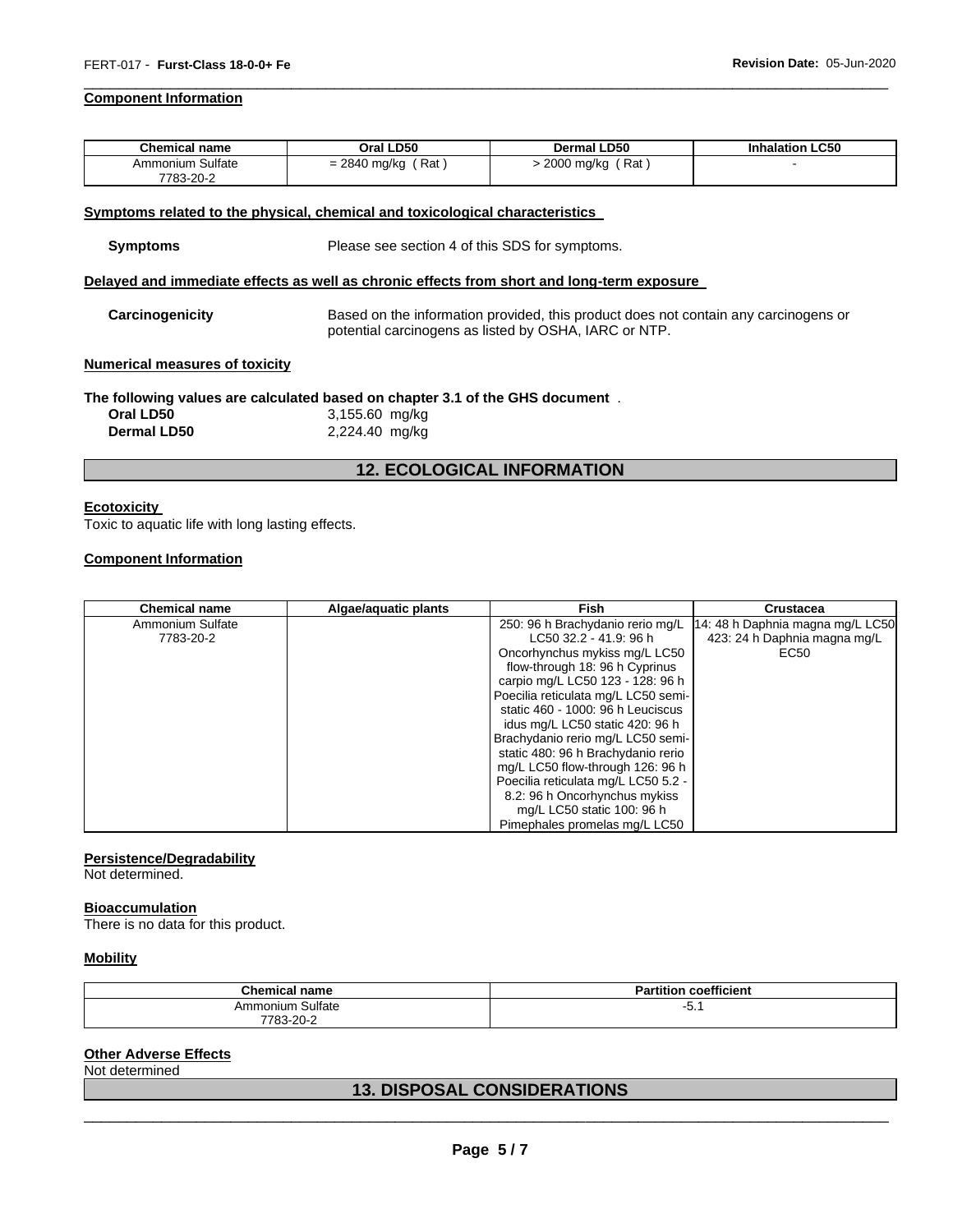## **Waste Treatment Methods**

| <b>Disposal of Wastes</b>     | Disposal should be in accordance with applicable regional, national and local laws and<br>regulations. |
|-------------------------------|--------------------------------------------------------------------------------------------------------|
| <b>Contaminated Packaging</b> | Disposal should be in accordance with applicable regional, national and local laws and<br>regulations. |

\_\_\_\_\_\_\_\_\_\_\_\_\_\_\_\_\_\_\_\_\_\_\_\_\_\_\_\_\_\_\_\_\_\_\_\_\_\_\_\_\_\_\_\_\_\_\_\_\_\_\_\_\_\_\_\_\_\_\_\_\_\_\_\_\_\_\_\_\_\_\_\_\_\_\_\_\_\_\_\_\_\_\_\_\_\_\_\_\_\_\_\_\_

## **14. TRANSPORT INFORMATION**

| <b>Note</b> | Please see current shipping paper for most up to date shipping information, including<br>exemptions and special circumstances. |
|-------------|--------------------------------------------------------------------------------------------------------------------------------|
| <u>DOT</u>  | Not regulated                                                                                                                  |
| <b>IATA</b> | Not regulated                                                                                                                  |
| <b>IMDG</b> | Not regulated                                                                                                                  |

# **15. REGULATORY INFORMATION**

#### **International Inventories**

| <b>Chemical name</b> | <b>TSCA TSCA Inventory DSL/NDSL EINECS/ELI</b><br><b>Status</b> | <b>NCS</b> | <b>ENCS</b> | <b>IECSC</b> | <b>KECL</b> | <b>PICCS</b> | <b>AICS</b> |
|----------------------|-----------------------------------------------------------------|------------|-------------|--------------|-------------|--------------|-------------|
| Ammonium Sulfate     | ACTIVE                                                          |            |             |              |             |              |             |
| Iron saccharate      |                                                                 |            |             |              |             |              |             |

**Legend:** 

*TSCA - United States Toxic Substances Control Act Section 8(b) Inventory* 

*DSL/NDSL - Canadian Domestic Substances List/Non-Domestic Substances List* 

*EINECS/ELINCS - European Inventory of Existing Chemical Substances/European List of Notified Chemical Substances* 

*ENCS - Japan Existing and New Chemical Substances* 

*IECSC - China Inventory of Existing Chemical Substances* 

*KECL - Korean Existing and Evaluated Chemical Substances* 

*PICCS - Philippines Inventory of Chemicals and Chemical Substances* 

*AICS - Australian Inventory of Chemical Substances* 

#### **US Federal Regulations**

## **CERCLA**

This material, as supplied, does not contain any substances regulated as hazardous substances under the Comprehensive Environmental Response Compensation and Liability Act (CERCLA) (40 CFR 302) or the Superfund Amendments and Reauthorization Act (SARA) (40 CFR 355).

## **SARA 313**

Section 313 of Title III of the Superfund Amendments and Reauthorization Act of 1986 (SARA). This product contains a chemical or chemicals which are subject to the reporting requirements of the Act and Title 40 of the Code of Federal Regulations, Part 372

| <b>Chemical name</b>             | CAS No<br>. | Weight-% | <b>⊺Threshold</b><br><b>SARA 313 -</b><br>Values % |
|----------------------------------|-------------|----------|----------------------------------------------------|
| 7783-20-2<br>Sulfate<br>Ammonium | 7783-20-2   | 80-90    | .u                                                 |

#### **CWA (Clean Water Act)**

This product does not contain any substances regulated as pollutants pursuant to the Clean Water Act (40 CFR 122.21 and 40 CFR 122.42)